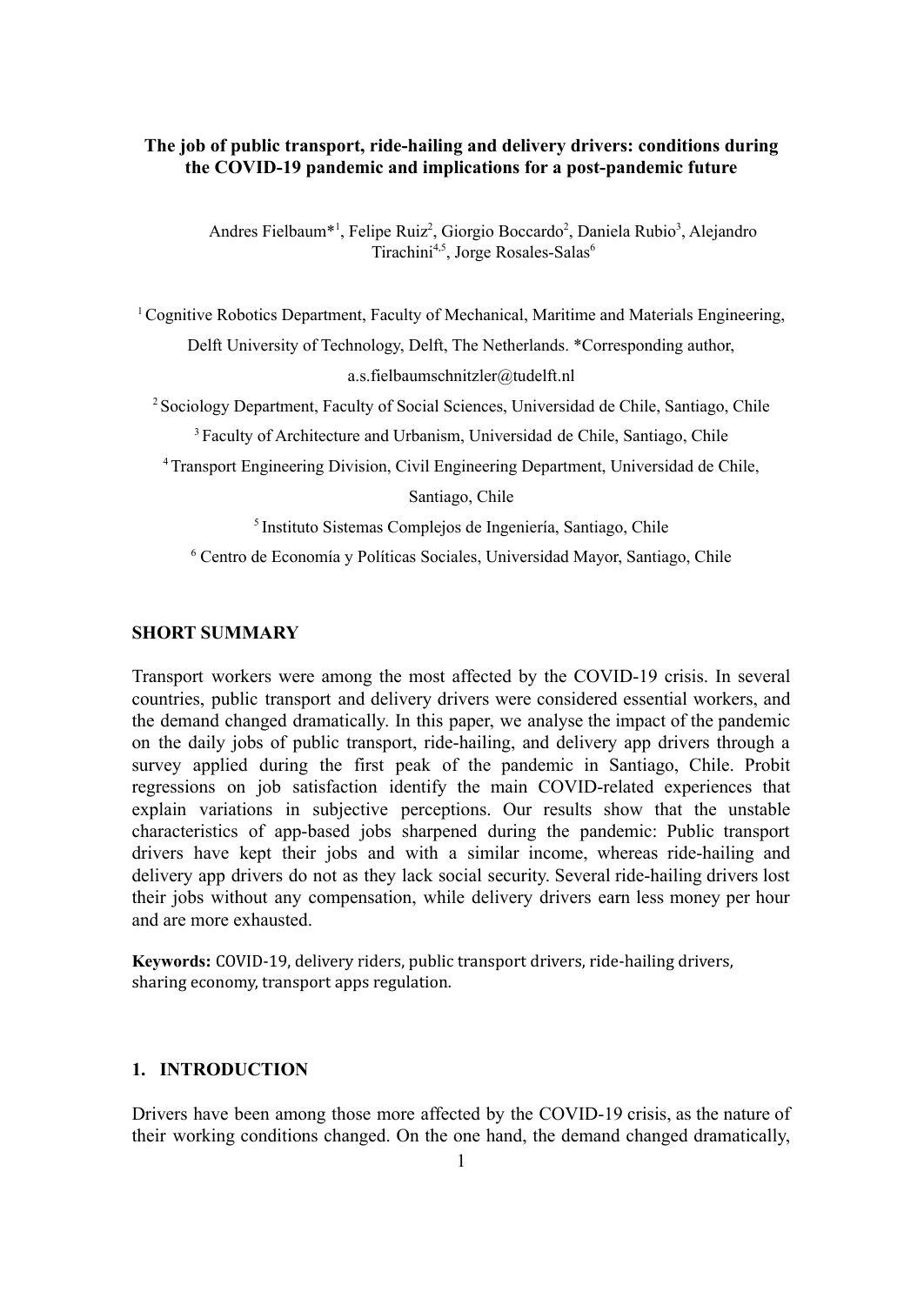with a significant decrease in people's mobility and a boost in the need to move goods (Gramsch et al., 2020). On the other hand, the working experience itself also became different, as transport drivers were deemed "essential" and were tied with the unavoidable interaction with other people, implying risks of contagion, particularly if sanitary measures for virus contention were not properly implemented.

In this article, we analyse the impact of the first peak of COVID-19 on the jobs of public transport drivers, ride-hailing (ridesourcing) drivers, and delivery drivers (app-based, i.e., riders) in Santiago, Chile, and study how that impact changed depending on the type of job. We applied a self-administered survey to them, asking a set of questions on their current working conditions, and comparing their situation to the pre-COVID era. We analyse working conditions (e.g. type of contract, working time, wage, risk situations faced, social security), job satisfaction, and subjective well-being at work.

We recognise two main distinctions to analyze the different impacts of the pandemic, as depicted in Table 1. On the one hand, standard and non-standard working conditions (i.e. regular and full-time versus part-time and temporary contracts) imply different levels of social security and labour rights (Kalleberg, 2001), that can even mask labour informality situations. On the other hand, the pandemic affected people and goods mobility in very different ways, as the former decreased while the latter faced a boom (Irawan et al., 2021), and the exposure to infection is expected to be higher in close contact with people. Note that the implementation of lockdowns sharpened this difference, as people can no longer move, so they might require someone else to do their regular shopping or to deliver goods.

|                       | <b>Standard Working</b><br>Conditions | Non-Standard Working<br>Conditions |
|-----------------------|---------------------------------------|------------------------------------|
| Passenger travel      | Public transport                      | Ride-hailing apps                  |
| Transport of<br>goods |                                       | Delivery apps                      |

Table 1: Relevant features of the three types of jobs studied in the paper.

## **2. METHODOLOGY**

Our analysis of working conditions and pandemic impacts on the job of driving for ride-hailing apps, delivery apps, and public transport in Santiago, Chile, is based on a voluntary online and self-administered survey. It was distributed between May and August 2020, during the first wave pandemic peak in Santiago, when the first and strongest containment measures were implemented. The survey was applied to both current and former drivers, targeting public transport drivers, ride-hailing app drivers,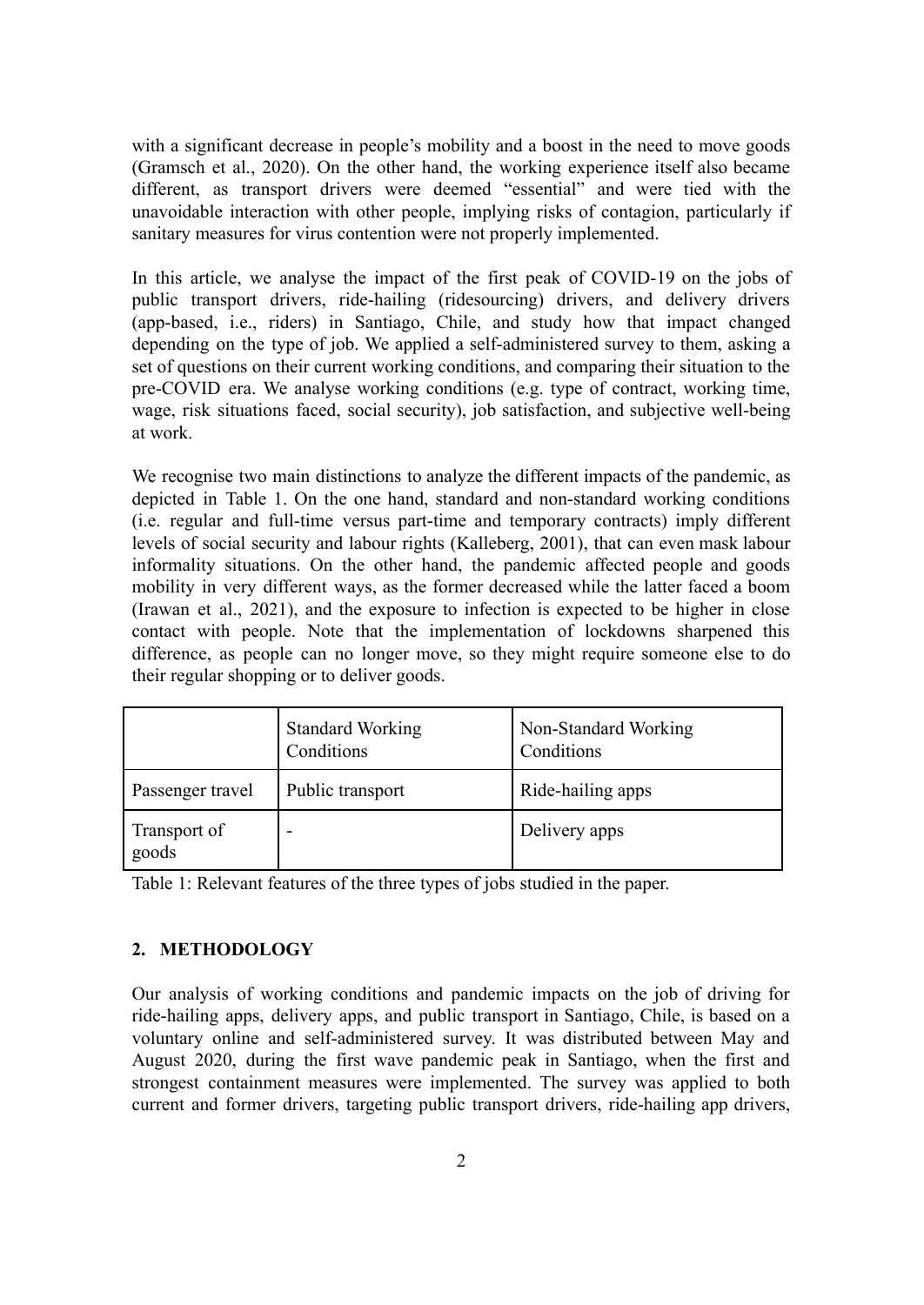and delivery app drivers. The situation before and during the pandemic was surveyed for relevant topics. The survey contains five groups of questions:

- 1. Socio demographics characteristics: age, gender, nationality, education level, current and pre-pandemic occupation, and educational activities.
- 2. Transport workers' characteristics: transport sector before and during the pandemic.
- 3. Working conditions: type of contract, working time (specifically, the weekly average number of working hours), wage, additional job (if any), risky situations lived at work, social security, continuity of complementary employment during the pandemic, and circumstantial incentives to work.
- 4. Job satisfaction: subjective well-being at work and satisfaction level with the driving job in general and with specific elements of the job.
- 5. Impacts of the pandemic: self-declared health status, reasons for abandoning the transport sector, fears of the pandemic, sanitary (health) measures, and protocols implemented at work.

The universe of ride-hailing and delivery app drivers is unknown and unreachable. Therefore, it is not possible to make a random sampling strategy, meaning that all the results are only valid for the respondents of the survey.

## **3. RESULTS AND DISCUSSION**

### *Working conditions*

Descriptive statistics in relation to the working conditions of drivers, plus our estimation of wage rates before and during the pandemic, are shown in Table 2. First, we analyse standard and non-standard contracts. We distinguish three main categories:

(i) Work contracts, which provide the most stable working conditions, based on recognising drivers as workers employed by a company.

(ii) Service contracts, in which drivers have fewer labour rights and no compulsory social security contributions. These contracts suppose that the driver is providing a temporary service to a third company, with no long-term responsibilities.

(iii) Informal working arrangements, as those between app-based companies and several drivers that do not have any written contract (a kind of labour informality).

Only in the public transport sector work contracts prevail. In ride-hailing apps, informal mechanisms with no type of written contract predominate (69.0%). In delivery apps, there is a greater prevalence (55.6%) of service contracts, whereas 30.8% of the drivers from delivery apps have no contract whatsoever. These figures confirm the usefulness of the classification proposed in Table 1, i.e., that app-based jobs are non-standard.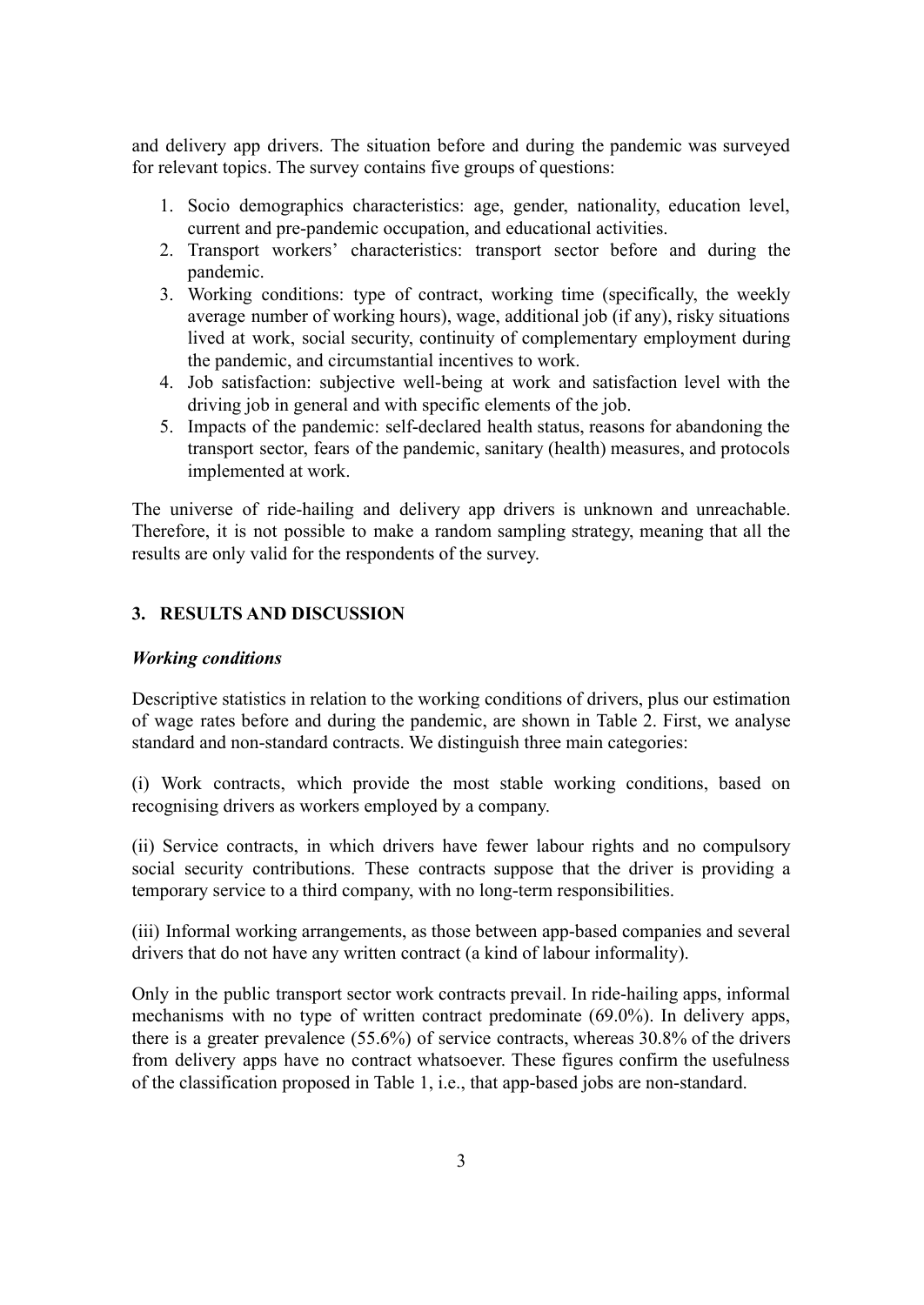Average working time decreased in all groups during the pandemic. Delivery drivers show the smallest drop in working time (7.7% drop), followed by the public transport group (31.1% drop). The group with the greatest variation is the ride-hailing apps (42.9% drop). The two main jobs' features are relevant to explain these figures: Those who work with passengers now work fewer hours, because fewer passengers travel. However, this effect is softened in public transport due to the existence of fixed contracts and the decision to keep bus service frequency at a high level. On the other hand, the non-standard job arrangements for delivery and ride-hailing allow for a closer match between demand and supply.

We estimated drivers' hourly wages before and during the pandemic, which could be directly calculated as the respondents reported their monthly income and the number of hours worked per week. Our estimation of hourly wage rates shows that wages did change because of the pandemic, and that the variation was different depending on the type of job: whereas wage rates in public transport increased, app workers slightly reduced their wages. In the case of public transport this can be explained because of an insufficient number of available drivers, which is covered with extra hours. The demand for ride-hailing dropped severely, which explains the decrease in those drivers' hourly wage. Delivery apps have faced a boom in their sales: why this yields lower hourly wages might relate to a higher number of riders, to the salary policies of the respective companies, or to the loss of nightly deliveries due to curfews.

Finally, the prevalence of extra jobs that are additional to those in the transport industry should be noted. Prior to the pandemic, the delivery sector had a greater relative concentration of cases with simultaneous employment in other sectors. In ride-hailing, 40% of cases had an additional job, distributed equally between full-time and part-time. As expected, the public transport sector is where the least prevalence of other employment was observed. During the pandemic, those extra jobs were largely lost: In the wake of a large economic shock such as the COVID-19 pandemic, these types of non-standard job arrangements become the single source of income for several drivers, significantly increasing their relevance as job generators compared to the pre-pandemic situation.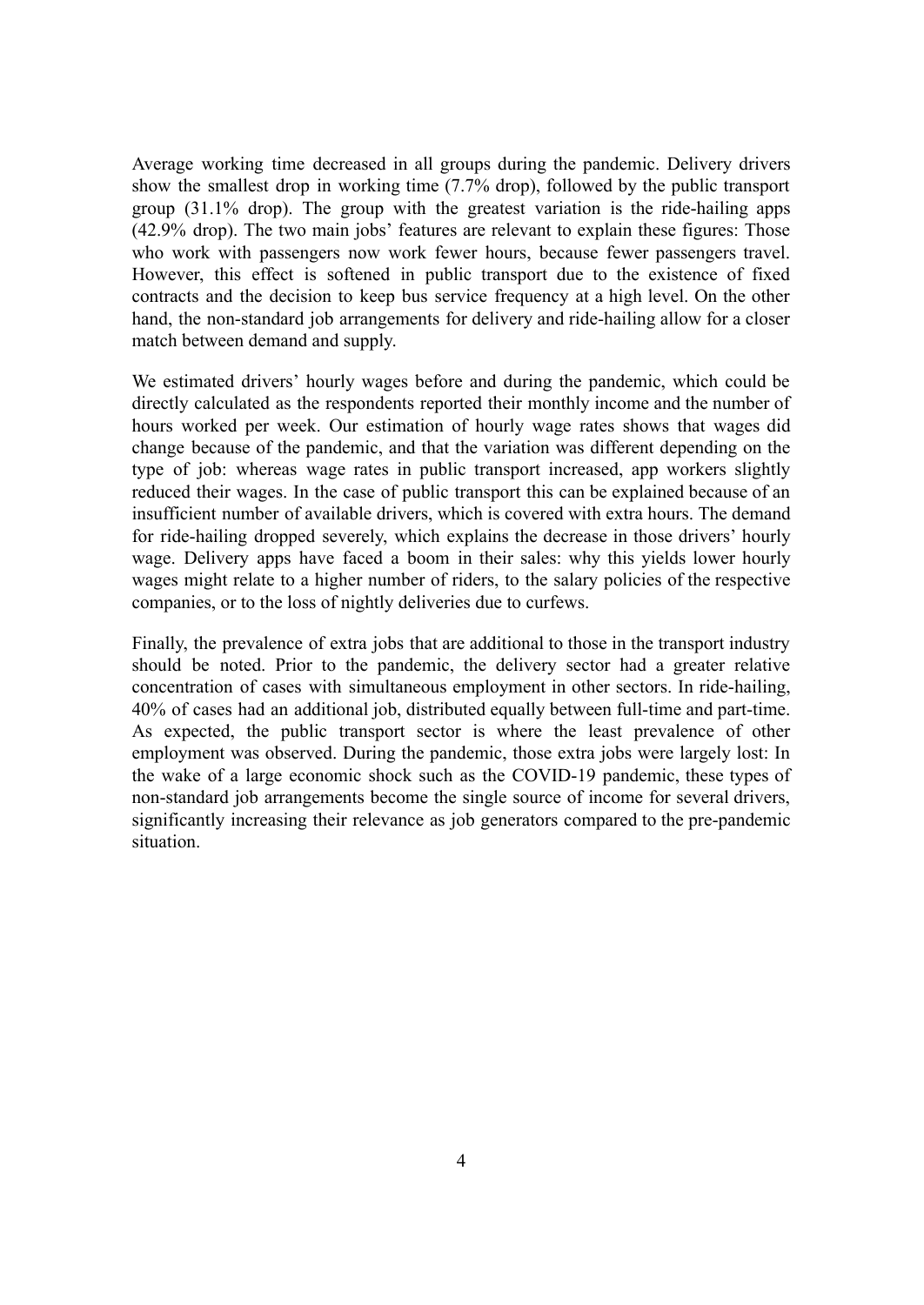| <b>Variable</b>                                             | Category                                  | <b>Public</b><br>transport | <b>Ride-hailing</b><br>apps | <b>Delivery</b><br>apps |
|-------------------------------------------------------------|-------------------------------------------|----------------------------|-----------------------------|-------------------------|
| Contract                                                    | Working contracts                         | 100%                       | 4.2%                        | 2.5%                    |
|                                                             | <b>Service Contracts</b>                  | 0%                         | 14.1%                       | 55.6%                   |
|                                                             | None                                      | $0\%$                      | 69%                         | 30.8%                   |
|                                                             | Doesn't know                              | $0\%$                      | 12.7%                       | 11.1%                   |
| Weekly hours worked                                         | Pre-pandemic: mean                        | 48.5                       | 44.5                        | 37.8                    |
|                                                             | Pre-pandemic:<br>variation coefficient    | 26%                        | 45%                         | 53%                     |
|                                                             | During pandemic:<br>mean                  | 33.3                       | 25.4                        | 34.9                    |
|                                                             | During pandemic:<br>variation coefficient | 36%                        | 86%                         | 59%                     |
| Hourly average wage in USD                                  | Pre-pandemic                              | 4.9                        | 5.1                         | 3.6                     |
|                                                             | During pandemic                           | 5.3                        | 4.9                         | 3.4                     |
|                                                             | Change                                    | 0.4                        | $-0.2$                      | $-0.2$                  |
| Pre-pandemic: additional<br>non-transport job               | Yes. Full time                            | 21.8%                      | 20%                         | 23.2%                   |
|                                                             | Yes. Part-time                            | 13.8%                      | 20%                         | 32.6%                   |
|                                                             | No                                        | 64.4%                      | 60%                         | 44.2%                   |
| During pandemic: additional<br>non-transport job continuity | Yes. From home                            | 6.9%                       | 21.4%                       | 9.1%                    |
|                                                             | Yes. At workplace                         | 79.3%                      | 25%                         | 15.9%                   |
|                                                             | No longer continues                       | 13.8%                      | 53.6%                       | 75%                     |

Table 2: Working conditions by type of work

# *Labour mobility due to the pandemic*

Figure 1 shows a Sankey diagram of labour mobility due to the pandemic among the different groups. This mobility was very different depending on the group. The ride-hailing group was the largest before the pandemic, and it became the smallest during the pandemic (among those that still work in transport), mostly because ride-hailing drivers switched to delivery or they do not work in transport anymore. Most of the drivers that were doing deliveries before the pandemic remained in that job. Most of the new transport workers during the pandemic started to work in delivery. The public transport group remained mostly unchanged during the pandemic.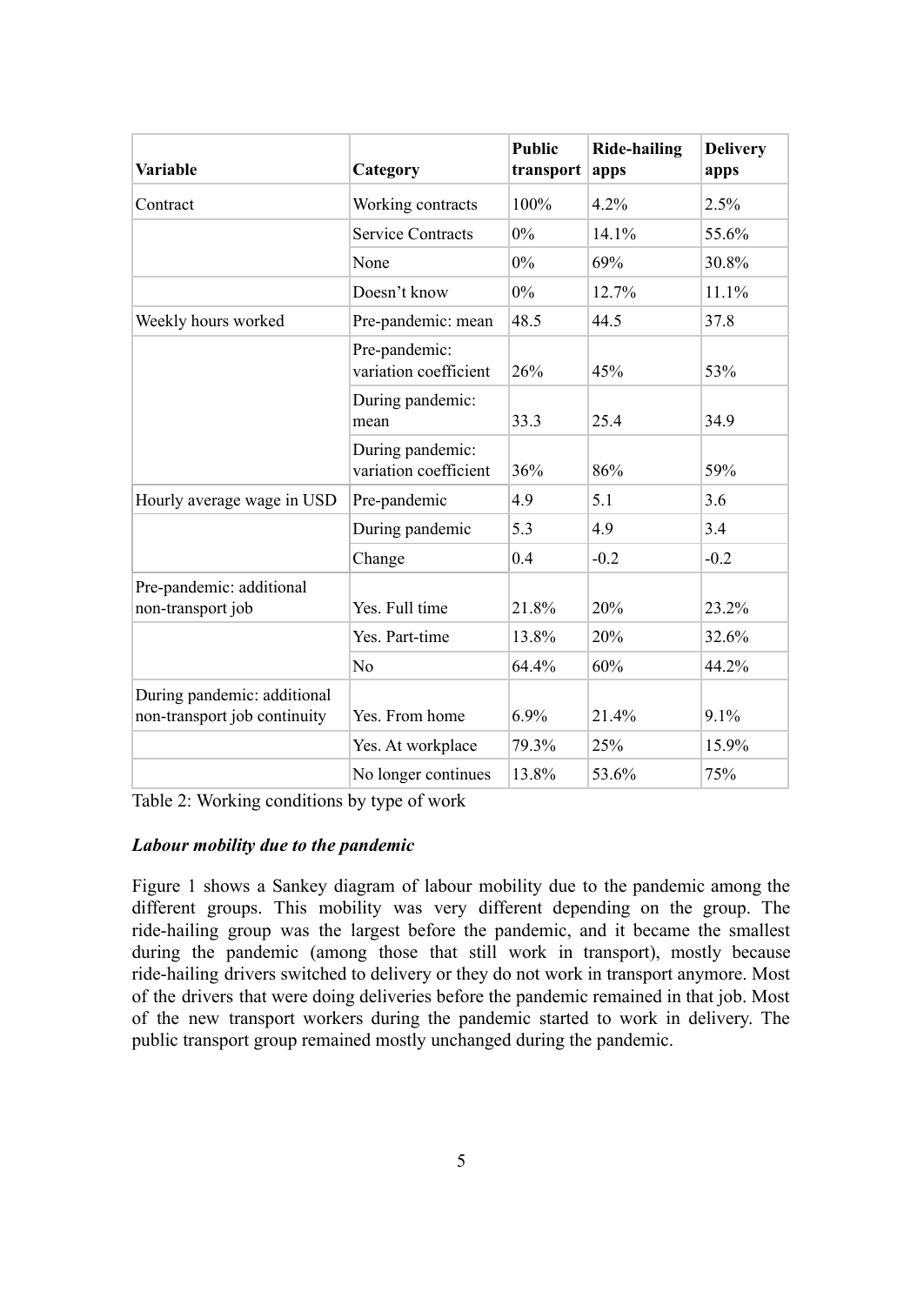

Figure 1: Labour mobility among different transport sectors, from T1 "before the pandemic" to T2 "during the pandemic".

Working in public transport is a standard working condition job, so it is less affected by this crisis. The other two jobs are non-standard, with the delivery sector gaining significant demand, and the opposite happening with mobility services. Working for the delivery apps became an alternative source of income for people whose regular jobs were lost or reduced.

## *Sanitary measures and employers role during the pandemic*

We now analyse (Table 3) the health measures adopted in the transport industry during the pandemic. We can see that companies made different efforts depending on the sector. In the public transport sector, the implementation with company resources predominate; for the ride-hailing group, "implementation with own resources" is the most common response; and for the delivery group, mixed situations are observed. These differences have an effect on the level of implementation at all (last row for each measure). A relevant conclusion is that the existence of a regular employer, providing the necessary resources to implement these preventive measures, increases the chance that such measures do take place.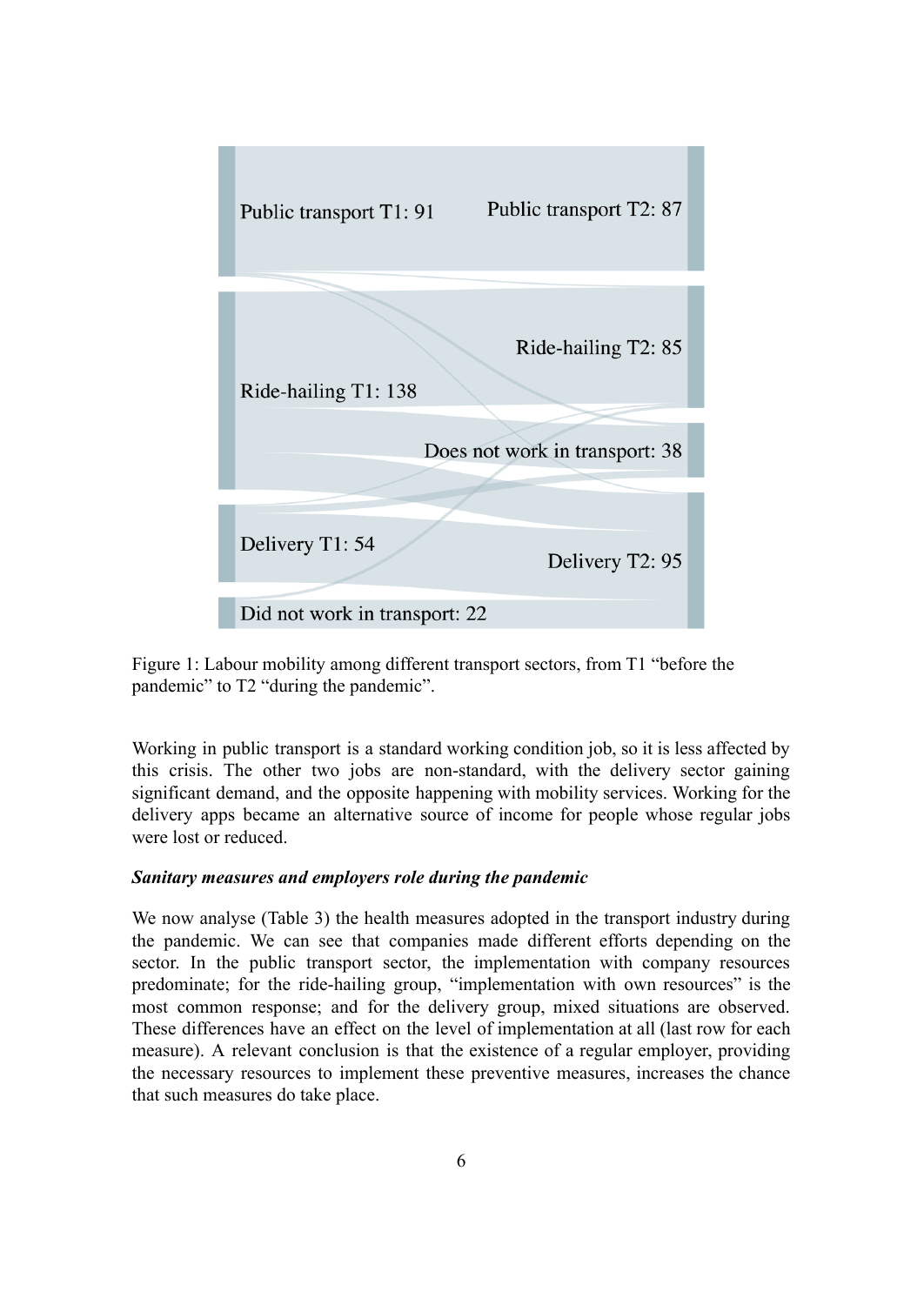| Group                          | <b>Variable</b>                   | <b>Public</b><br>transport | Ride-hailing<br>apps | <b>Delivery</b><br>apps |
|--------------------------------|-----------------------------------|----------------------------|----------------------|-------------------------|
| Wear a mask                    | Implemented: company<br>resources | 91.8%                      | $9.8\%$              | 52.5%                   |
|                                | Implemented: own resources 8.2%   |                            | 68.9%                | 42.6%                   |
|                                | Not implemented                   | $0\%$                      | $8.2\%$              | $1.6\%$                 |
| Hand sanitisers<br>usage       | Implemented: company<br>resources | 88.5%                      | $8.2\%$              | 55.7%                   |
|                                | Implemented: own resources        | $9.8\%$                    | 70.5%                | 37.7%                   |
|                                | Not implemented                   | $1.6\%$                    | 8.2%                 | $3.3\%$                 |
| Vehicle sanitisation resources | Implemented: company              | 70.5%                      | 9.8%                 | 3.3%                    |
|                                | Implemented: own resources 24.6%  |                            | 68.9%                | 59.%                    |
|                                | Not implemented                   | 4.9%                       | 8.2%                 | 34.4%                   |

Table 3: Sanitary measures during the pandemic.

### *Changes in job satisfaction*

As the pandemic impacted the whole daily working experience, the job satisfaction felt by transport workers is expected to change. To measure its changes, we replicated six questions regarding job satisfaction from the First National Survey on Job, Health and Quality of life (MINSAL, 2011): 1) Do you enjoy working? 2) Does your job leave you enough free time? 3) Do the concerns and problems from your job prevent you from enjoying your free time? 4) Do you finish your workday so exhausted that you only want to rest? 5) Does your job make you feel permanently stressed? 6) Have you thought about changing your job due to lousy labour conditions? In addition to these six questions, and considering the impact of the pandemic on wages, we also asked 7) Is your wage enough for your basic and regular needs? All these seven questions were answered in a Likert-type scale, and considering the pre-pandemic and the current situation. By these means, we can compare the answers to measure their change due to the COVID crisis.

Overall, there was a general decline in job satisfaction at the time of the pandemic (-19.3%), from a mean of 2.97 to 2.4. This is replicated for all groups, with the most significant variation occurring in the delivery drivers group (-21.7%). Only for the item "Enough free time", there is a positive but marginal variation during the pandemic  $(+4.5\%)$ .

In order to uncover how the different job types, as well as other working and sociodemographic characteristics, influence differences in job satisfaction before and during the pandemic, we specify ordinal probit regressions to identify the variables that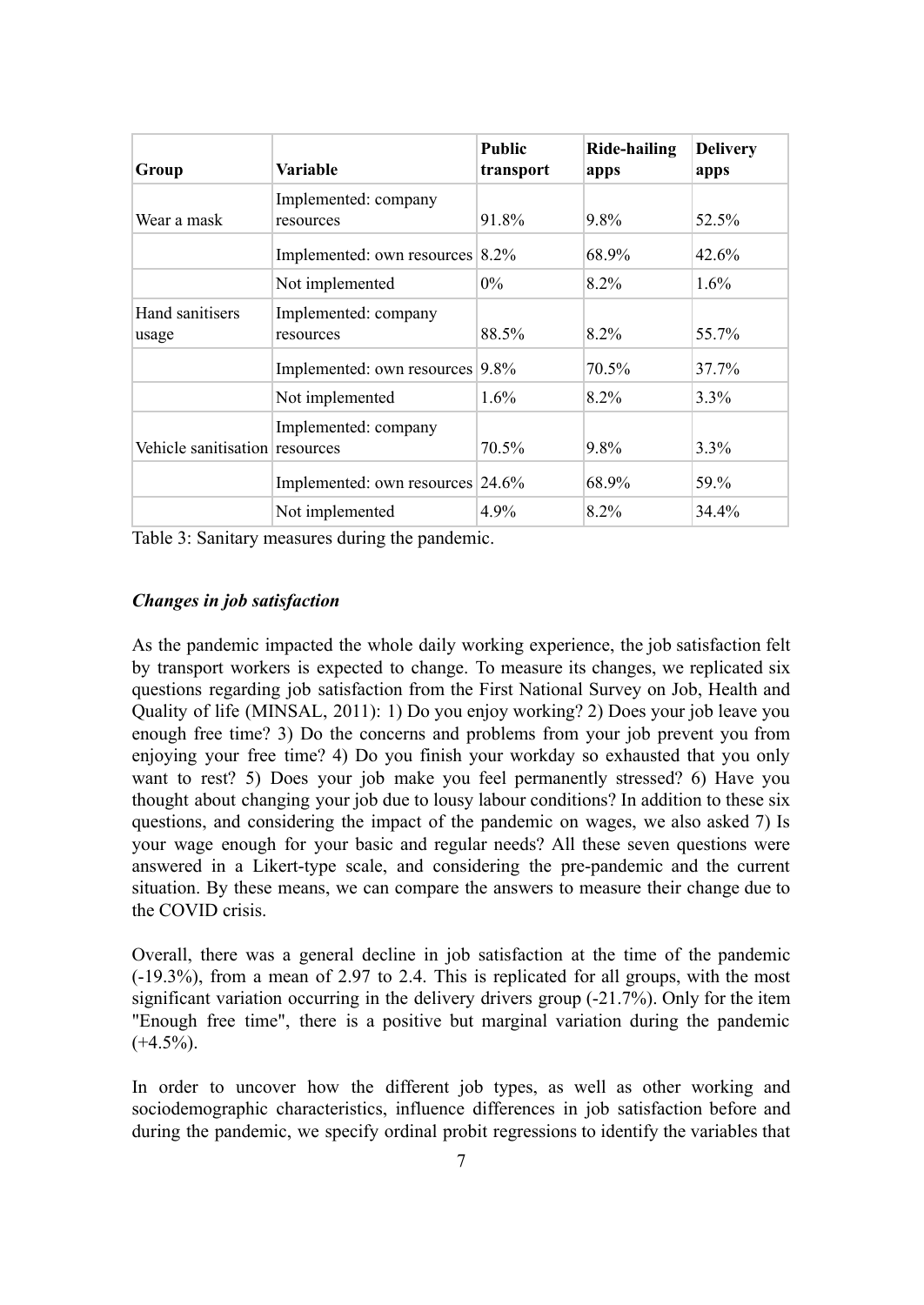are statistically significant in increasing or reducing the different dimensions of job satisfaction under study. Probit and logit models are frequently used in transport analysis for the analysis of ordinal variables. For instance, Alemi et al., (2019) use an ordinal probit model to estimate the frequency of use of ride-hailing services in California, while Fielbaum and Tirachini (2020), use probit models to study the job satisfaction of ride-hailing drivers in Chile.

We estimated one probit model for each of the seven dimensions of job satisfaction. That is, each of the models is computed for only one of the explained variables. How to include the past and present situation in a probit model is not straightforward. Let  $X_{\text{post}}$ past and  $X_{current}$  be the dependent variables, and  $Z_1$ , ...,  $Z_n$  the independent variables. We are interested in the difference  $X_{current} - X_{past}$ , which cannot be directly used as the explained variable because the ordered models require the explained variable to be positive. To face this issue, we take  $X_{past}$  as another explanatory variable. By this means, if the pandemic has no effect, all the other variables will be not significant. We can look at it the other way around, i.e., the explanatory variables other than  $X_{past}$  will

capture only the changes in the explained variable due to the pandemic, which is precisely our purpose. Results are shown in Table 4.

Global figures already revealed that the pandemic did have a strong effect on decreasing job satisfaction, and that such an effect depended on the job type. The results of the probit models in Table 4 detail the differences among job types, where it is not only relevant their current work, but also labour mobility during the pandemic. In all, the probit models prove plenty of meaningful relationships, such as the relevance of having served someone who looks like having COVID, or identifying that those that remain as delivery drivers report a stronger degradation in enjoying the work, stress, exhaustion, a desire of changing jobs, and receiving enough income.

Although the general effect is a clear deterioration in every index, the magnitude of such deterioration can vary significantly. Therefore, these findings are relevant to understand the impact of the pandemic situation in the transport job market at a detailed level.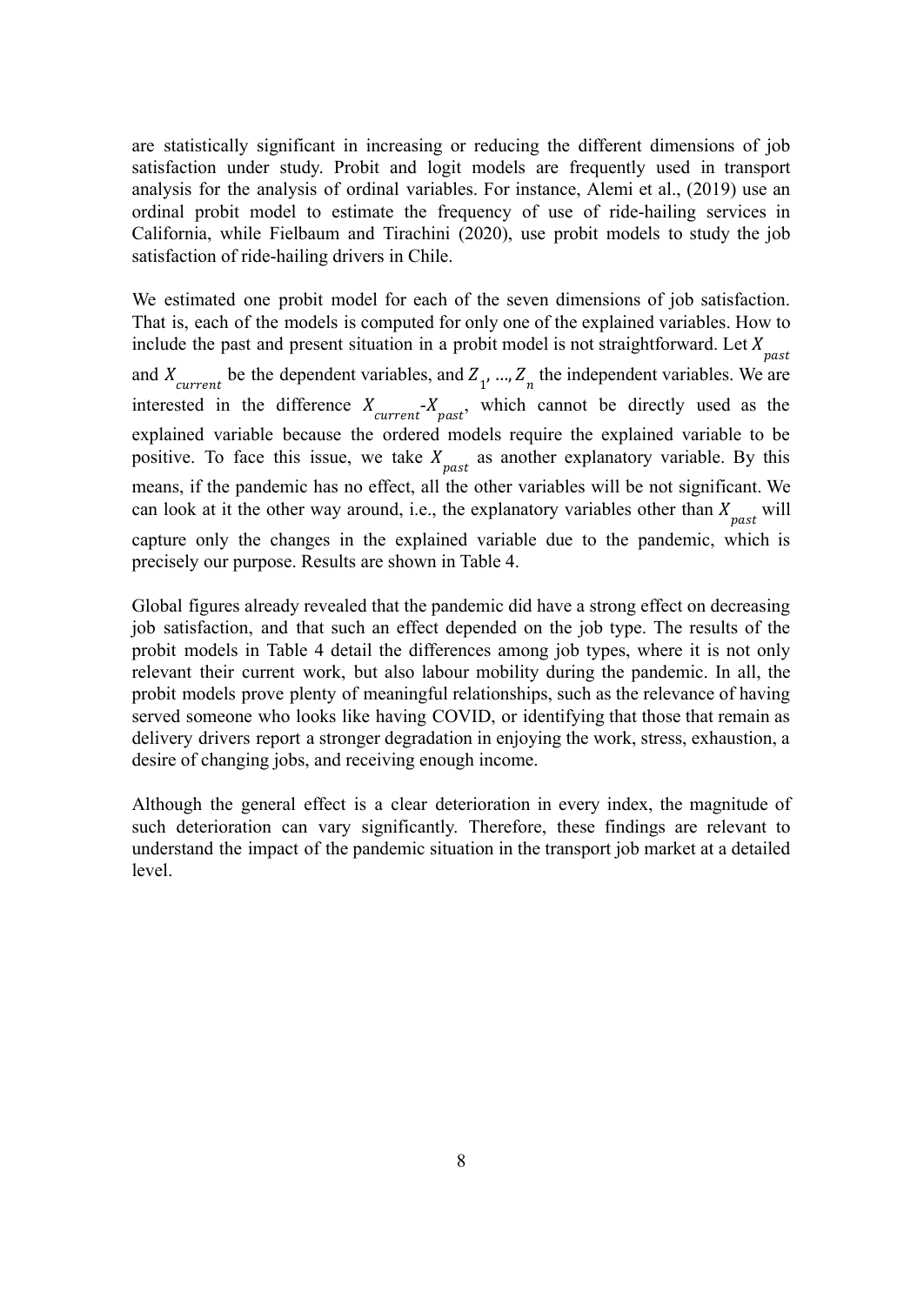|                               | <b>Enjoy working</b> |         | <b>Enough free time</b> |         | Job concerns during free time Exhaustion due to work |         |            |         | <b>Stress due to work</b> |         | Thinking of changing jobs |         | Wage in relation to needs |         |
|-------------------------------|----------------------|---------|-------------------------|---------|------------------------------------------------------|---------|------------|---------|---------------------------|---------|---------------------------|---------|---------------------------|---------|
|                               | в                    |         | R                       |         | R                                                    |         |            |         | B                         |         |                           |         | B                         |         |
| <b>Explanatory variables</b>  |                      |         |                         |         |                                                      |         |            |         |                           |         |                           |         |                           |         |
| Covid risk                    | 1,23***              | 4,33    | 0,11                    | 0,44    | $-0.76***$                                           | $-2,86$ | $-0.5*$    | $-1,9$  | $-1.06***$                | $-3,87$ | $-1.1***$                 | $-3,21$ | $0.8***$                  | 3,02    |
| Training                      | $-0,23$              | -1      | 0,05                    | 0,24    | $-0,29$                                              | $-1,29$ | 0,27       | 1,2     | 0,17                      | 0,73    | 0,25                      | 0,93    | $0.49**$                  | 2,18    |
| Elderly care                  | $-0,18$              | $-0,63$ | $-0.51*$                | $-1,81$ | $0.5*$                                               | 1,77    | 0,34       | 1,22    | 0.69**                    | 2,35    | $0.85***$                 | 2,59    | $-0,09$                   | $-0,33$ |
| Mask                          | $-0,21$              | $-0,26$ | $-0,16$                 | $-0,19$ | 0,77                                                 | 0,9     | 0,78       | 0,91    | $-0,09$                   | $-0,09$ | $-0,17$                   | $-0,18$ | $-1,68*$                  | $-1,81$ |
| Hand sanitiser                | 0,06                 | 0,1     | $-0,61$                 | $-1,02$ | $\Omega$                                             |         | 0,14       | 0,23    | 0,32                      | 0,5     | 0,16                      | 0,26    | 0,82                      | 1,29    |
| Vehicles sanitisation         | $-0,13$              | $-0,35$ | 0,1                     | 0,27    | $-0.08$                                              | $-0,21$ | $-0,31$    | $-0,84$ | $-0.72*$                  | $-1,9$  | 0,17                      | 0,41    | $-0,14$                   | $-0,36$ |
| Ridehailing-Ridehailing -0,7* |                      | $-1,77$ | 0,42                    | 1,12    | 0,56                                                 | 1,46    | $\Omega$   | 0,01    | 0,42                      | 1.09    | $-0,23$                   | $-0,53$ | $-0,05$                   | $-0,13$ |
| Delivery-Delivery             | 1,44***              | 3,29    | 0,22                    | 0,51    | $-0,34$                                              | $-0,8$  | $-0.81*$   | $-1,84$ | $-0.89**$                 | $-1,98$ | $-1.15**$                 | $-2,29$ | $0.7*$                    | 1,66    |
| Ridehailing-Delivery          | 0,12                 | 0,29    | 0,05                    | 0,12    | $-0.03$                                              | $-0.06$ | $-0.99**$  | $-2,21$ | $-0,39$                   | $-0,86$ | $-0.98**$                 | $-2,06$ | 0,27                      | 0,63    |
| PreCovid Satisfaction         | $-0.4***$            | $-3,14$ | $-0,68***$              | $-6,02$ | $-0,11$                                              | $-1,22$ | $-0.44***$ | $-4,4$  | $-0.56***$                | $-5,41$ | $-0.69***$                | $-6,07$ | $-0.31***$                | $-3,07$ |
| Sociodemographic              |                      |         |                         |         |                                                      |         |            |         |                           |         |                           |         |                           |         |
| Age                           | 0,97                 | 1,43    | 0,82                    | 1,2     | $-0.02$                                              | $-0.03$ | $-1$       | $-1,47$ | $-0.78$                   | $-1,12$ | $-0.65$                   | $-0.84$ | 0,24                      | 0,36    |
| Gender                        | $-0.58**$            | $-2,03$ | $-0.42$                 | $-1,47$ | 0,03                                                 | 0,12    | 0,17       | 0,6     | $-0.06$                   | $-0.2$  | 1,51***                   | 3,89    | $-0,27$                   | $-0,96$ |
| Tertiary education            | $-0.5**$             | $-1,98$ | $-0,14$                 | $-0,56$ | 0,07                                                 | 0,28    | 0,17       | 0,72    | 0,19                      | 0,75    | 0,19                      | 0,66    | $-0.41*$                  | $-1,69$ |
| <b>Working conditions</b>     |                      |         |                         |         |                                                      |         |            |         |                           |         |                           |         |                           |         |
| Keeps full-time job           | 0,41                 | 1,29    | 0,17                    | 0,55    | $-0.64**$                                            | $-1,99$ | 0,27       | 0,84    | $-0,63*$                  | $-1,84$ | $-0,3$                    | $-0,83$ | $-0,46$                   | $-1,44$ |
| Keeps part-time job           | 0,09                 | 0,23    | 0                       |         | $-0,26$                                              | $-0,75$ | $-0,16$    | $-0,46$ | $-0,24$                   | $-0,67$ | 0,18                      | 0,41    | $-0,58$                   | $-1,58$ |
| Lost full-time job            | 0,09                 | 0,21    | 0,34                    | 0,83    | $-0,43$                                              | $-1,05$ | $-0,08$    | $-0,19$ | $-0,16$                   | $-0,38$ | $-0,64$                   | $-1,38$ | 0,22                      | 0,52    |
| Lost part-time job            | 0,42                 | 1,1     | $0.68*$                 | 1,79    | $-0,73*$                                             | $-1,91$ | $-0,2$     | $-0,54$ | $-0.7*$                   | $-1,72$ | $-1,32***$                | $-2,96$ | 0,34                      | 0,88    |
| Current working time          | $-1,12**$            | $-1,97$ | $1.09**$                | 2,04    | $1,04*$                                              | 1,89    | $-0,83$    | $-1,56$ | 0,82                      | 1,48    | 0,49                      | 0,83    | $-1,09*$                  | $-2,07$ |
| Current wage                  | $-0,96$              | $-1,18$ | 0,1                     | 0,13    | $-0,68$                                              | $-0,87$ | $-0,81$    | $-1,04$ | 0,16                      | 0,2     | 1,08                      | 1,24    | $-1,98**$                 | $-2,48$ |
| Past working time             | 0,14                 | 0,23    | $-1,24**$               | $-2,09$ | $-1,83***$                                           | $-3,1$  | 0,67       | 1,14    | $-0,95$                   | $-1,52$ | $-1,65**$                 | $-2,44$ | 1,67***                   | 2,81    |
| Past wage                     | 0,47                 | 0,82    | 0,29                    | 0,5     | $-0,14$                                              | $-0,24$ | $-0,24$    | $-0,41$ | $-0,57$                   | $-0,96$ | 1,19*                     | 1,86    | 1,35**                    | 2,3     |
| Intercepts                    |                      |         |                         |         |                                                      |         |            |         |                           |         |                           |         |                           |         |
| $1 - 2$                       | $-0,2$               | $-0,19$ | 0,37                    | 0,35    | $-0,03$                                              | $-0,03$ | 0,44       | 0,42    | 1,28                      | 1,14    | 1,14                      | 0,93    | $-0,26$                   | $-0,25$ |
| $2 - 3$                       | 0,36                 | 0,34    | 1,54                    | 1,48    | 0,54                                                 | 0,53    | 1,24       | 1,18    | 2,03                      | 1,82    | 1,55                      | 1,27    | 0,53                      | 0,52    |
| $3 - 4$                       | 1,46                 | 1,37    | 2,49                    | 2,36    | 1,39                                                 | 1,35    | 2,11       | 1,99    | 3,01                      | 2,67    | 3,47                      | 2,75    | 1,62                      | 1,57    |
| $4 - 5$                       | 2,41                 | 2,23    | 3,53                    | 3,29    | 2,24                                                 | 2,17    | 2,89       | 2,71    | 3,94                      | 3,45    | 4,39                      | 3,42    | 2,65                      | 2,53    |

Table 4: Value of the coefficients and t-test for each of the models. We mark with one, two or three asterisks when the respective variables are significant for  $\alpha = 0.1$ , 0.05, and 0.01, respectively.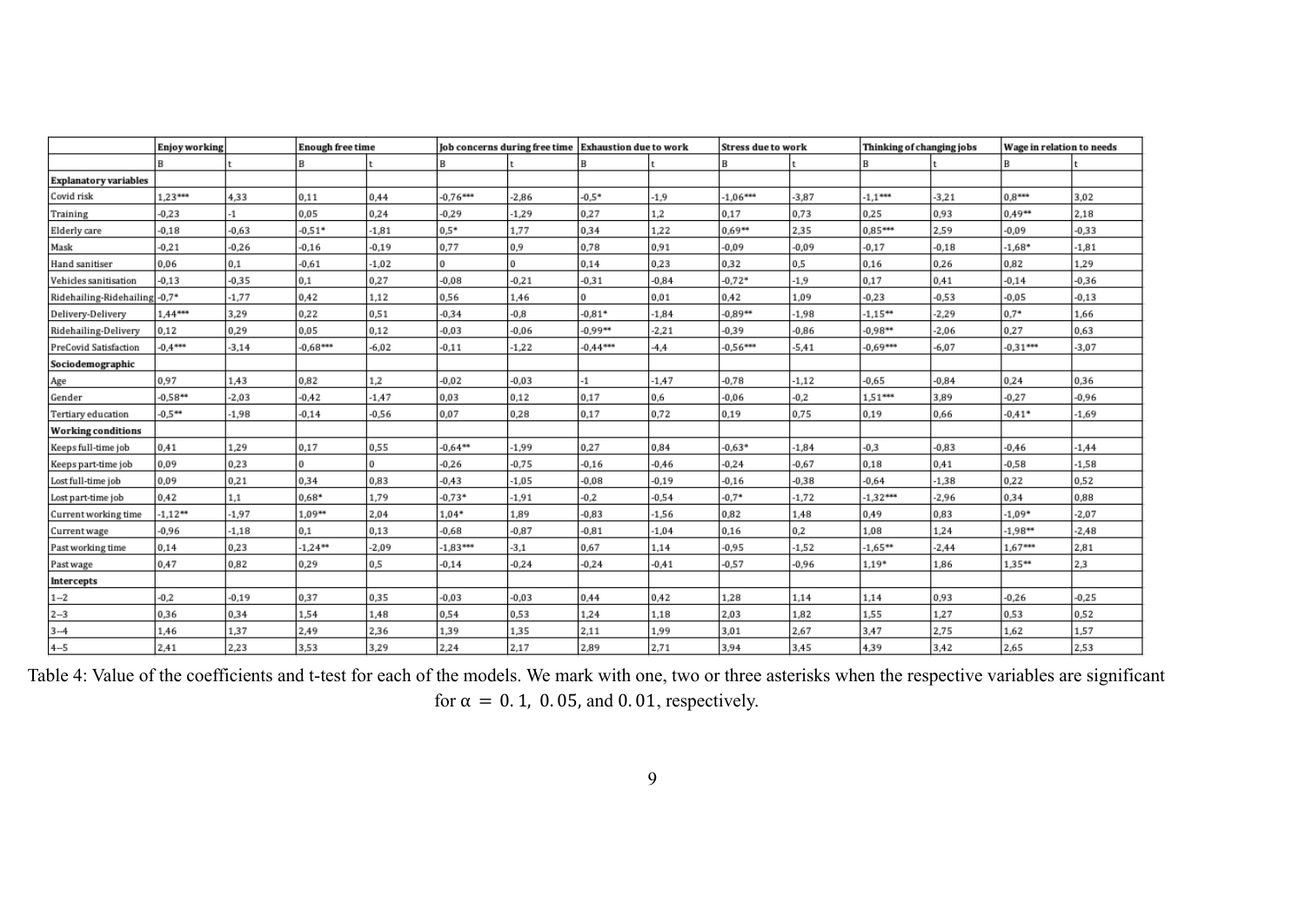## **4. CONCLUSIONS**

The health and economic crisis provoked by the COVID-19 pandemic has had a strong impact on the transport sector, where its drivers have been particularly affected both because of the risks of catching the virus while working and by the changes in the demand for their services, with profound implications for job satisfaction and related concerns that go well beyond job-related matters. In this paper, we analyse these issues and compare the situations lived by different types of driving jobs, by studying a survey applied to drivers working in public transport, ride-hailing and delivery companies during the first wave peak of the pandemic in Chile (2020).

Our results confirm that the magnitude of the COVID-19 impact has been quite large for all these jobs, and that the negative effects are stronger for those that work (or used to) for app-based companies, many of whom have changed jobs (mostly leaving ride-hailing and/or joining delivery) and whose hourly wages have been reduced, a fact that is very relevant because many complementary jobs (other than transport) have also been lost. The reduction in people's mobility induced a decrease in working times for ride-hailing and public transport drivers.

App-based jobs have rapidly emerged in the past few years, and the consequences of their non-standard working conditions have been thoroughly discussed, expressing concerns about the lack of labour rights and protection. All these characteristics were sharpened by the pandemic. As such, a relevant implication of our study is the need to regulate these jobs to ensure that they count with the same social security provisions as regular jobs, i.e., to recognize that drivers are working for the respective companies.

The lack of regulation has other relevant effects on public health, as public transport drivers report the highest use of preventive measures (such as masks or hand sanitiser gel), which responds to the fact that those measures were mostly implemented by their employers, whereas app workers, deemed as "independent partners" by the companies, had to implement them mostly using their own resources.

### **ACKNOWLEDGMENT**

Alejandro Tirachini would like to thank ANID (Grant PIA/BASAL AFB180003). Jorge Rosales-Salas would like to thank Fondecyt Grant 11180337.